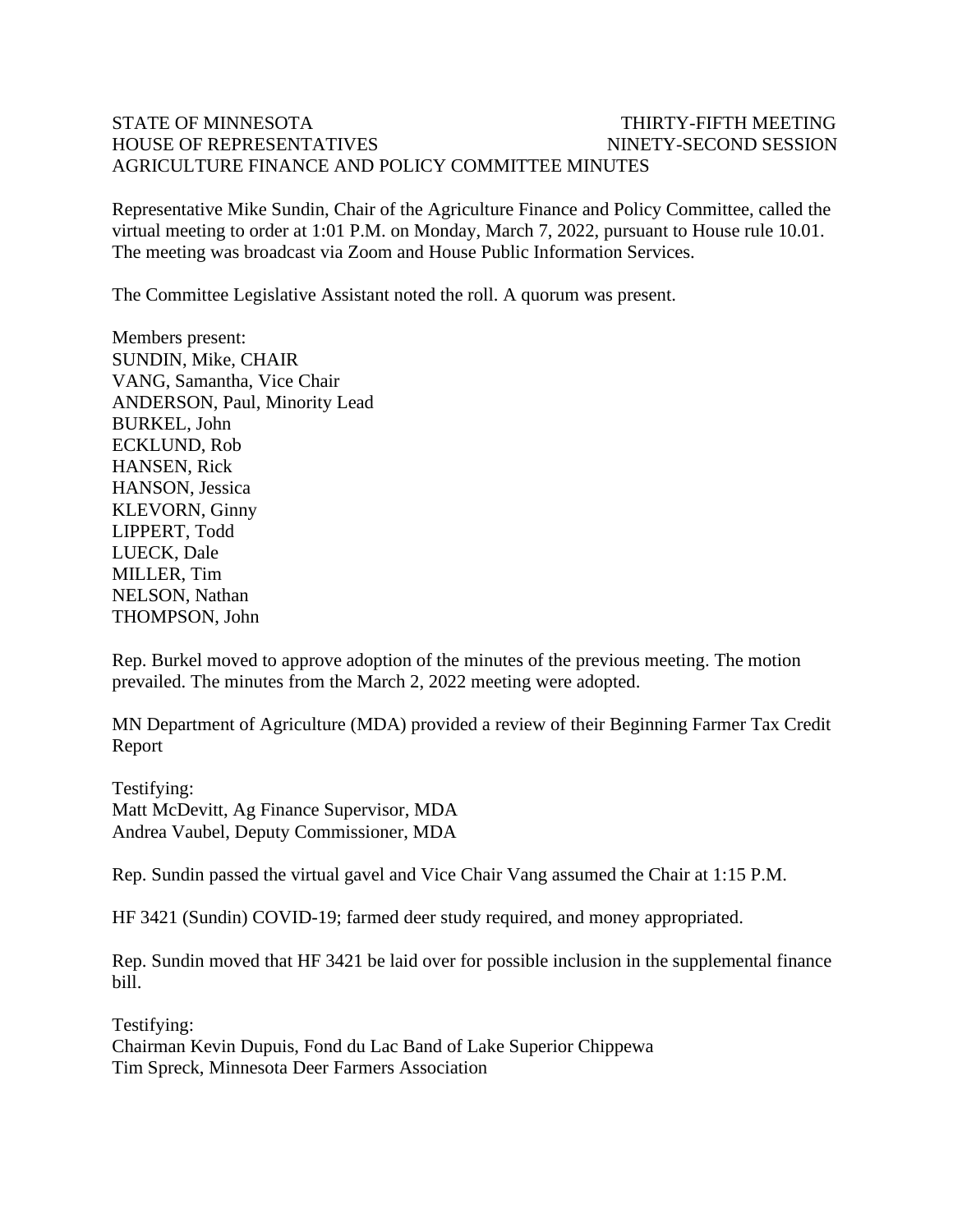HF 3421 was laid over for possible inclusion the omnibus supplemental finance bill.

Vice Chair Vang passed the virtual gavel and Rep. Sundin reassumed the Chair at 1:35 P.M.

HF 3713 (Miller) Beginning farmer tax credit eligibility expanded.

Rep. Miller moved that HF 3713 be recommended to be referred to the Committee on Taxes.

Rep. Miller explained his bill and responded to member questions.

Rep. Miller renewed his motion that HF 3713 be re-referred to the Committee on Taxes.

AYES: **SUNDIN** VANG ANDERSON BURKEL ECKLUND HANSEN, R. HANSON, J. KLEVORN LIPPERT MILLER **NELSON THOMPSON** 

Absent/Excused: **LUECK** 

There being 12 ayes and 0 nays, the motion prevailed. HF 3713 was recommended to be referred to the Committee on Taxes.

HF 3273 (Hansen, R) Farmed white-tailed deer new registration prohibited.

Rep. Hansen, R. Moved that HF 3273 be recommended to be referred to the Committee on Environment & Natural Resources Finance and Policy.

Testifying:

- Craig Engwall, Executive Director, Minnesota Deer Hunters Association

- Tim Spreck, Minnesota Deer Farmers Association

Rep. Hansen, R. renewed his motion to re-refer HF 3273 to the Environment & Natural Resources Finance and Policy Committee

AYES: **SUNDIN**